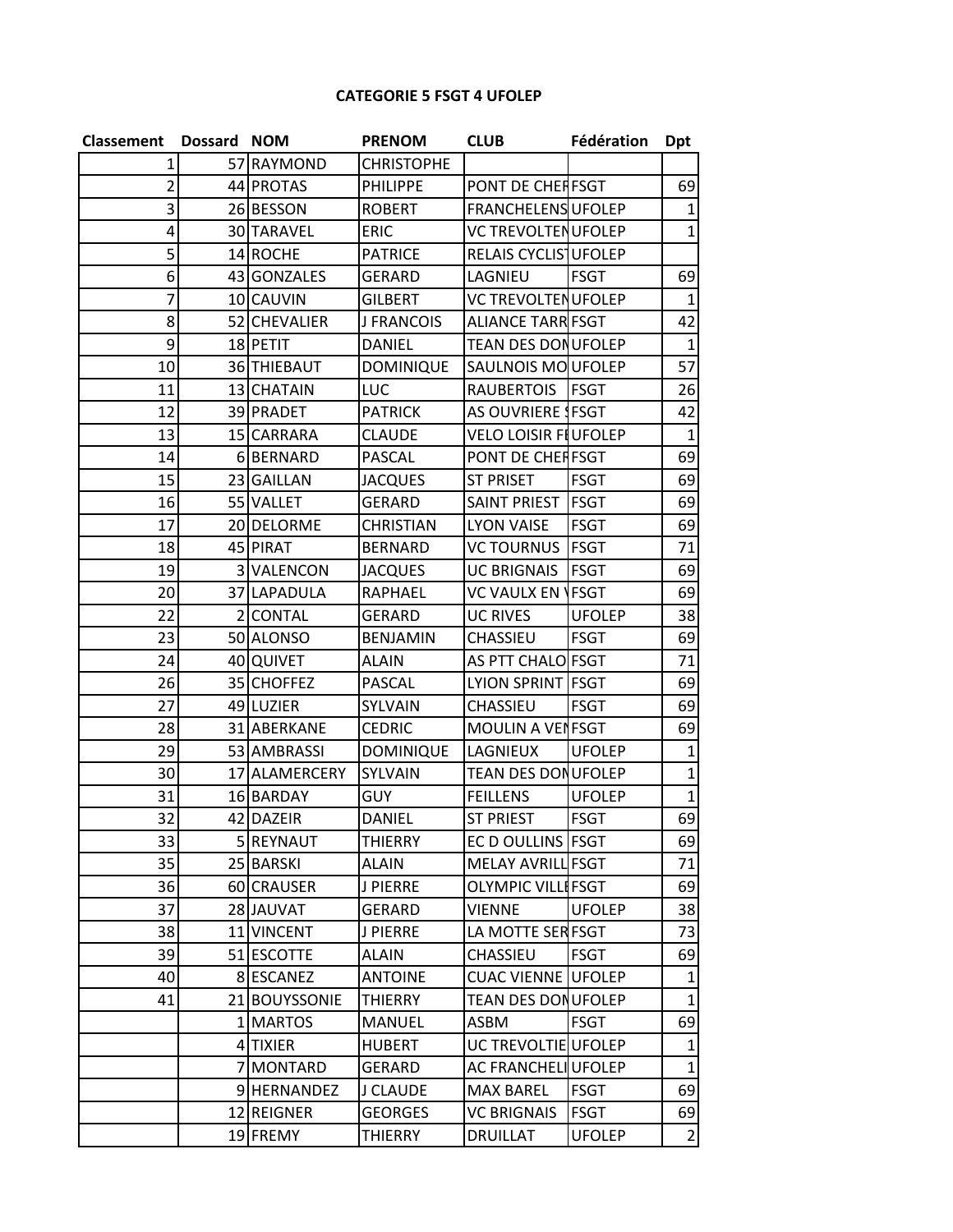| 22 PIRAT      | ABEL            | <b>BRIGNAIS VC</b>        | <b>IFSGT</b>  | 69           |
|---------------|-----------------|---------------------------|---------------|--------------|
| 24 DESPLACES  | <b>ROGER</b>    | ST DENIS CYCL UFOLEP      |               | $\mathbf{1}$ |
| 27 ANDREO     | J PAUL          | <b>JONAGEOIS</b>          | <b>UFOLEP</b> | 1            |
| 29 HEGO       | J MARIE         | <b>CHASSIEU</b>           | <b>FSGT</b>   | 69           |
| 32 GIROUD     | <b>GEORGES</b>  | <b>MEXIMIEUX</b>          | <b>UFOLEP</b> | 1            |
| 33 MOLLON     | <b>MICHEL</b>   | <b>BRIGNAIS VC</b>        | IFSGT         | 69           |
| 34 GIRAUD     | J PHILIPPE      | <b>CORBAS</b>             | <b>FSGT</b>   | 69           |
| 38 GOLLINUCCI | ANDRE           | LAGNIEUX                  | <b>FSGT</b>   | 69           |
| 41 MAIRE      | <b>GUY</b>      | <b>CYCLO TEAM EUFOLEP</b> |               | 69           |
| 46 PONCIN     | <b>GILLES</b>   | <b>BOURG EN BRIUFOLEP</b> |               | 1            |
| 47 DANICAN    | <b>FELIX</b>    | <b>HORIZON 38</b>         | <b>FSGT</b>   | 69           |
| 48 DECOMBIS   | <b>ERICK</b>    | <b>HORIZON 38</b>         | <b>FSGT</b>   | 69           |
| 54 REGNIER    | <b>ALAIN</b>    | <b>BRIGNAIS VC</b>        | <b>FSGT</b>   | 69           |
| 56 BASSET     | <b>STEPHANE</b> | UC TREVOLTIE UFOLEP       |               | 1            |
| 58 PLISSONIER | <b>PHILIPPE</b> | TROLLSPORTS FSGT          |               | 69           |
| 59 MARTINEZ   | PAUL            | <b>LYON VAISE</b>         | <b>FSGT</b>   | 69           |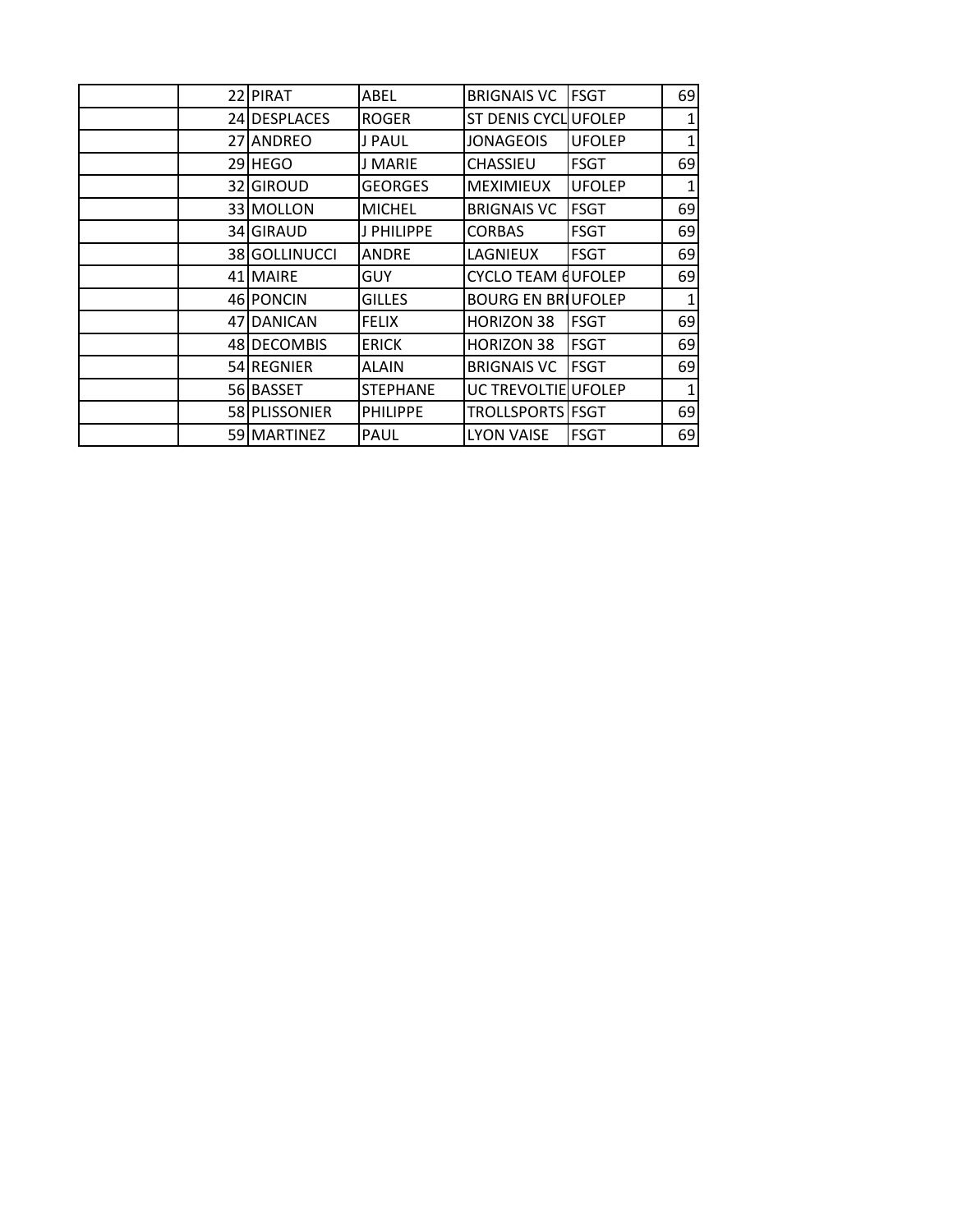# **FEMININES**

| <b>Classement</b> | Dossard NOM |              | <b>PRENOM</b>      | <b>CLUB</b>                | <b>Fédération</b> |    | Dpt Classement |
|-------------------|-------------|--------------|--------------------|----------------------------|-------------------|----|----------------|
|                   |             | 197 RUBERTY  | <b>MIREILLE</b>    | <b>CHATILLONAIS UFOLEP</b> |                   |    | 21             |
|                   |             | 200 MONROGER | <b>SOPHIE</b>      | IASBM                      | IFSGT             |    | 25             |
| 31                |             | 199 GAUTHIER | <b>ELODIE</b>      | <b>IDECINES</b>            | <b>IUFOLEP</b>    | 69 | 34             |
|                   |             | 198 HARNOIS  | <b>ICLEMENTINE</b> | <b>IMOULIN A VEIFSGT</b>   |                   | 69 |                |

## **MINIMES**

| Classement | <b>NOM</b> | <b>PRENOM</b>       | CLUB          | Fédération  | <b>Dpt</b> | <b>Classement</b> |
|------------|------------|---------------------|---------------|-------------|------------|-------------------|
|            | 104 GIRAUD | .IAM<br><b>WILL</b> | <b>CORBAS</b> | <b>FSGT</b> | 69         |                   |

# **CADETS**

| <b>Classement</b> | Dossard NOM |                 | <b>PRENOM</b>   | <b>CLUB</b>        | Fédération   |    | Dpt Classement |
|-------------------|-------------|-----------------|-----------------|--------------------|--------------|----|----------------|
|                   |             | 200 NOLLOT      | <b>IFLORIAN</b> | ICORBAS            | IFSGT        | 69 |                |
|                   |             | 197 FLORI       | ILUCA           | <b>CORBAS</b>      | <b>IFSGT</b> | 69 |                |
|                   |             | 199 DALLACAMINA | <b>IDAMIFN</b>  | ICORBAS            | IFSGT        | 69 |                |
|                   |             | 198 CHERGUI     | liswan          | IVAULX EN VEIIFSGT |              | 69 |                |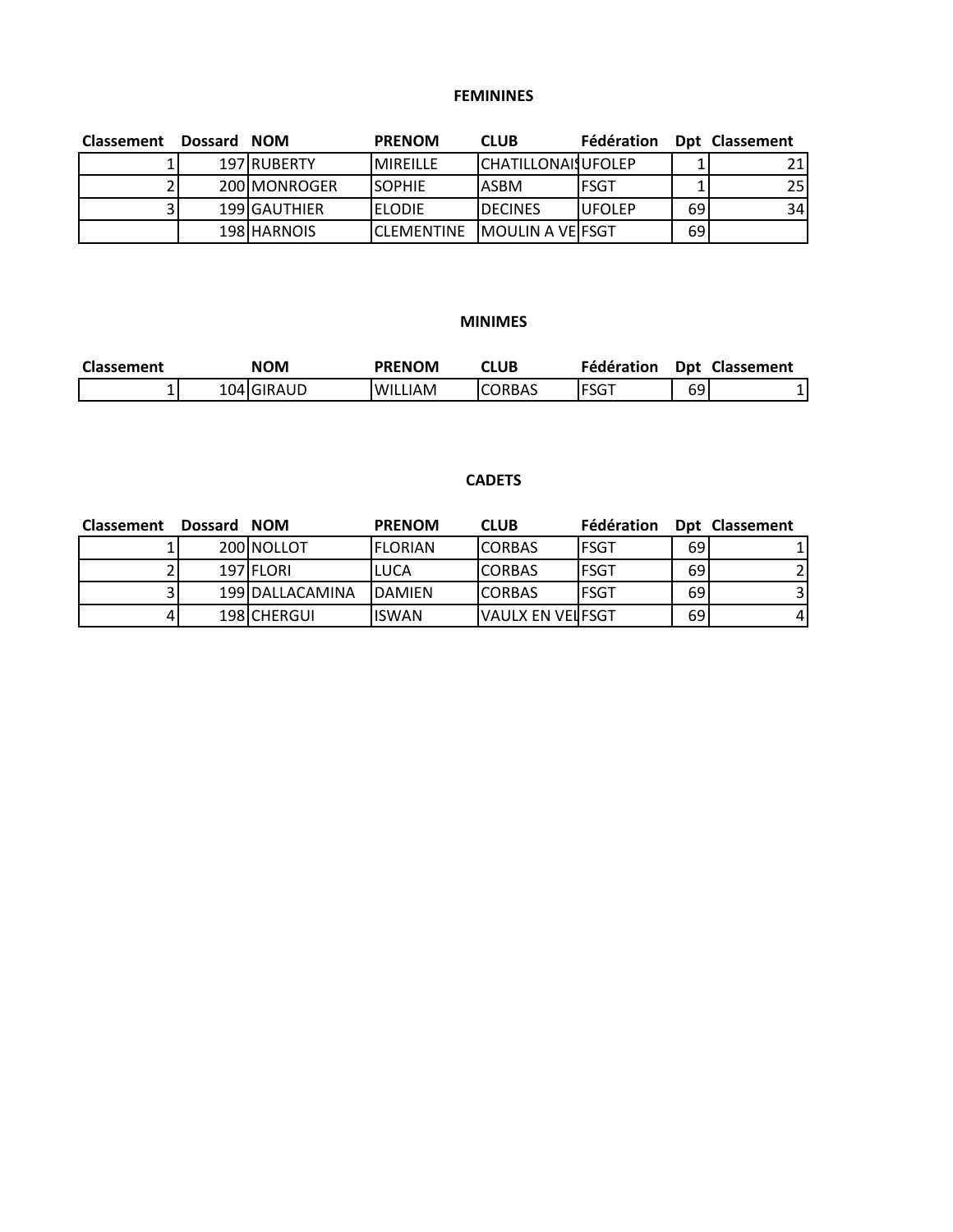#### **CATEGORIE 4 FSGT 3 UFOLEP**

| Classement Dossard NOM |                   | <b>PRENOM</b>   | <b>CLUB</b>                | <b>Fédération</b> | <b>Dpt</b>   |
|------------------------|-------------------|-----------------|----------------------------|-------------------|--------------|
| 1                      | 117 FERRET        | <b>BENOIT</b>   | <b>TREVOLTIEN UFOLEP</b>   |                   | 1            |
| 2                      | 150 CHAPEL        | <b>FRANK</b>    | <b>TREVOLTIEN</b>          | <b>UFOLEP</b>     | $1\vert$     |
| 3                      | 140 DESRAYAUD     | <b>ALAIN</b>    | <b>BRIGNAIS VC FSGT</b>    |                   | 69           |
| 4                      | 129 BESSY         | <b>ANTHONY</b>  | <b>GLEIZE</b>              | <b>UFOLEP</b>     | 69           |
| 5                      | 145 CAVAILLON     | MATTHIEU        | <b>BOURGOIN JA UFOLEP</b>  |                   | 38           |
| 6                      | 111 CIOTTI        | <b>MAURIZIO</b> | TEAM 69                    | <b>UFOLEP</b>     | 69           |
| 7                      | 110 COLOMBET      | PASCAL          | PAYS DU GIER FSGT          |                   | 42           |
| 8                      | 158 GRAY          | <b>FRANK</b>    | TEAM 69                    | <b>UFOLEP</b>     | 69           |
| 9                      | 136 PECRIAUX      | <b>ERIC</b>     | ST ANDRE DE UFOLEP         |                   | $\mathbf{1}$ |
| 10                     | 127 SABY          | <b>FRANCOIS</b> | <b>ST CLAIR TOULUFOLEP</b> |                   | 38           |
| 11                     | 120 GIRIN         | <b>BERNARD</b>  | <b>FRANCHEVILLIFSGT</b>    |                   | 69           |
| 12                     | 103 BALDUCCI      | <b>ALFRED</b>   | <b>ASGGB France FSGT</b>   |                   | 74           |
| 13                     | 133 HARO          | <b>HERVE</b>    | MOULIN A VE FSGT           |                   | 69           |
| 14                     | 149 AULANIER      | <b>LIONEL</b>   | PONT DE CHEIFSGT           |                   | 69           |
| 15                     | 132 TERRISSE      | <b>FRANCK</b>   | TALAUDIERE SUFOLEP         |                   | 42           |
| 16                     | 107 OCAMPO-GARZON | CARLOS          | PONT DE CHEIFSGT           |                   | 69           |
| 17                     | 146 DEYRAIL       | <b>J LUC</b>    | MOULIN A VE FSGT           |                   | 69           |
| 18                     | 123 FAYARD        | <b>RENE</b>     | <b>CHAMBON FE FSGT</b>     |                   | 42           |
| 19                     | 141 SAVY          | <b>PIERRE</b>   | <b>LIMAS</b>               | <b>UFOLEP</b>     | 69           |
| 20                     | 124 CHAMBON       | TONY            | <b>TARARE POPE FSGT</b>    |                   | 42           |
| 21                     | 109 FRASSANITO    | J CLAUDE        | <b>BRIGNAIS</b>            | <b>FSGT</b>       | 69           |
| 22                     | 106 HERRERA       | <b>MICHEL</b>   | <b>ST PRIEST</b>           | <b>FSGT</b>       | 69           |
| 23                     | 119 LOUIS         | <b>FRANK</b>    | <b>VIRIAT</b>              | <b>UFOLEP</b>     | $\mathbf{1}$ |
| 24                     | 131 JACQUEROUX    | OLIVIER         | JONAGEOIS CUFOLEP          |                   | $\mathbf 1$  |
| 25                     | 108 BORGHETTI     | <b>FRANK</b>    | ROULEMENTS FSGT            |                   | 74           |
| 26                     | 154 VACHER        | JEROME          | VELAY                      | <b>FSGT</b>       | 63           |
| 27                     | 135 MONIN         | <b>THIERRY</b>  | PONT DE CHEIFSGT           |                   | 69           |
| 28                     | 116 FERRET        | PIERRE YVES     | <b>TREVOLTIEN UFOLEP</b>   |                   | 1            |
| 29                     | 152 BIGNAMI       | SEBASTIEN       | <b>ANTONY BERNUFOLEP</b>   |                   | 92           |
| 30                     | 115 PLASSE        | <b>SERGE</b>    | <b>MAX BAREL</b>           | <b>FSGT</b>       | 69           |
| 31                     | 122 ROBERT        | <b>J LOUIS</b>  | <b>MAX BAREL</b>           | <b>FSGT</b>       | 69           |
| 32                     | 114 OLMOS         | <b>JOSE</b>     | MOULIN A VE FSGT           |                   | 69           |
| 33                     | 105 GRENAUD       | <b>CLAUDE</b>   | <b>ST PRIEST</b>           | <b>FSGT</b>       | 69           |
| 34                     | 138 ROY           | <b>MARTINE</b>  | <b>VC DRUILLAT UFOLEP</b>  |                   | 1            |
| 35                     | 151 VEILLET       | J YVES          | DRUILLAT                   | <b>UFOLEP</b>     | $\mathbf{1}$ |
| 36                     | 153 MOLTO         | <b>STEPHANE</b> | VAULX EN VEL FSGT          |                   | 69           |
| 37                     | 101 PALARIC       | JOEL            | <b>BELLEGARDE UFOLEP</b>   |                   | 1            |
| 38                     | 137 JUILLARD      | <b>JACQUES</b>  | VC DRUILLAT                | <b>UFOLEP</b>     | 1            |
| 39                     | 142 GRIMAND       | <b>OLIVIER</b>  | MEXIMIEUX                  | <b>UFOLEP</b>     | 1            |
| 40                     | 156 NEMOZ         | J CLAUDE        | ETOILE CYCLIS FSGT         |                   | 69           |
| 41                     | 147 CHEVALIER     | ALAIN           | LYON SPRINT FSGT           |                   | 69           |
| 42                     | 104 SERAPHIN      | THIERRY         | DOMBES TEANUFOLEP          |                   | 1            |
| 43                     | 113 FAURE         | J YVES          | <b>MAX BAREL</b>           | FSGT              | 69           |
| 44                     | 125 BALLOTAUD     | ALAIN           | TEAM 69                    | <b>UFOLEP</b>     | 69           |
| nc                     | 102 BARATIN       | <b>YVES</b>     | <b>TREVOLIEN</b>           | <b>UFOLEP</b>     | 1            |
| nc                     | 112 FERRAND       | <b>SERGE</b>    | TEAM 69                    | <b>UFOLEP</b>     | 69           |
| nc                     | 118 JOSSERAND     | YANN            | VIRIAT                     | <b>UFOLEP</b>     | 1            |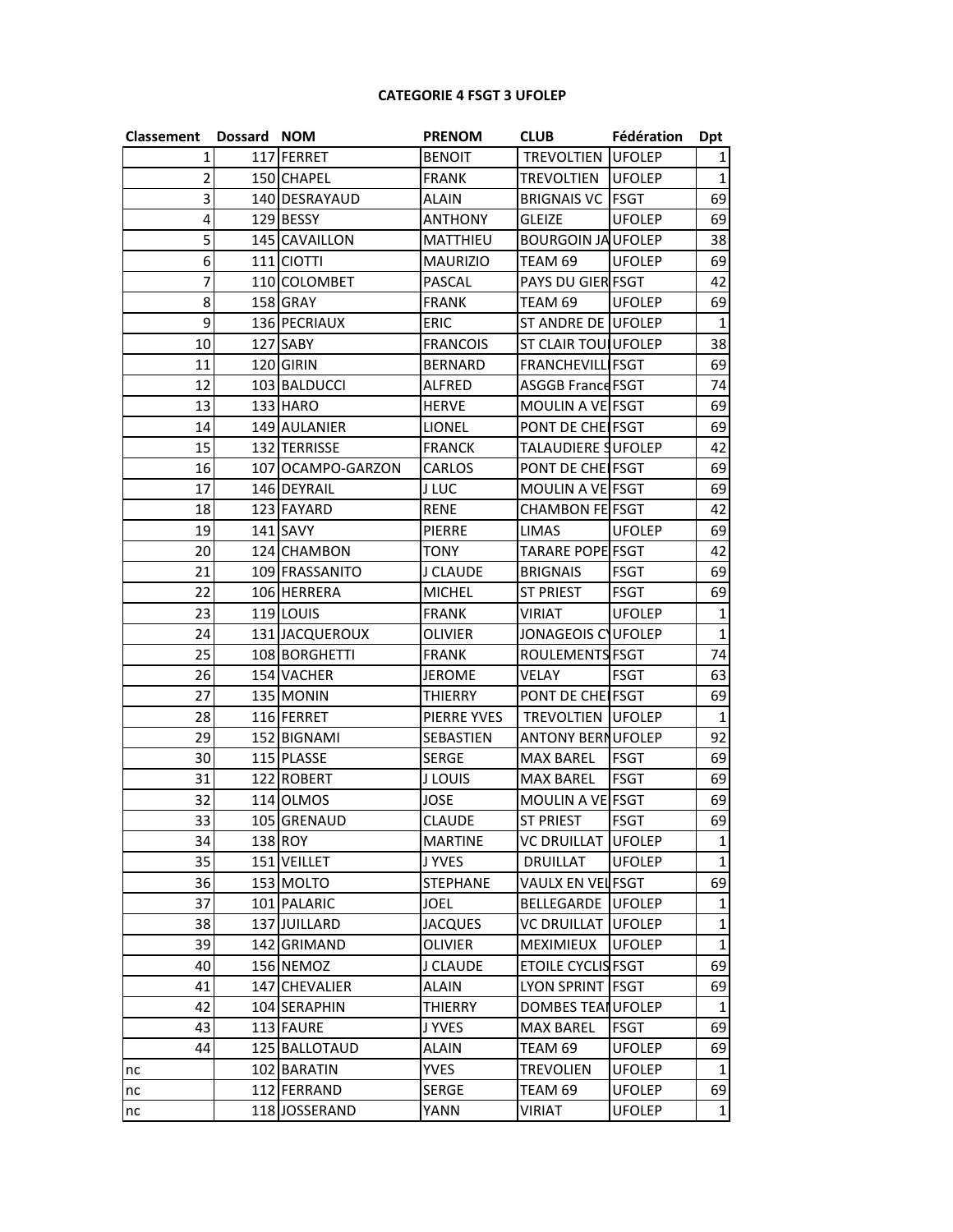| nc |     | 121 MURTIN     | <b>FABRICE</b>    | <b>DRUILLAT</b>            | <b>UFOLEP</b> |    |
|----|-----|----------------|-------------------|----------------------------|---------------|----|
| nc |     | 126 PETE       | <b>OLIVIER</b>    | <b>LA BIEVRE</b>           | <b>UFOLEP</b> | 38 |
| nc |     | 128 MIEGE      | <b>PATRICK</b>    | <b>JURA ST CLAU UFOLEP</b> |               | 39 |
| nc |     | 130 BERGER     | <b>OLIVIER</b>    | JONAGEOIS CUFOLEP          |               |    |
| nc | 134 |                |                   |                            |               |    |
| nc |     | 139 VALLERY    | <b>JOHN</b>       | <b>OUVRIERE STEFSGT</b>    |               | 42 |
| nc |     | 143 BOUBAAYA   | <b>RACHID</b>     | <b>TULLINS FURE FSGT</b>   |               | 38 |
| nc |     | 144 GAFFARELLI | <b>ALBAN</b>      | <b>BOURGOIN JA UFOLEP</b>  |               | 38 |
| nc |     | 148 CHAPUIS    | <b>CHRISTOPHE</b> | <b>MEXIMIEUX</b>           | <b>UFOLEP</b> |    |
| nc |     | 155 SEVE       | <b>MAX</b>        | <b>FRANCHELENS UFOLEP</b>  |               |    |
| nc |     | 157 ROSA       | <b>J PIERRE</b>   | <b>JONAGEOIS</b>           | <b>UFOLEP</b> | 69 |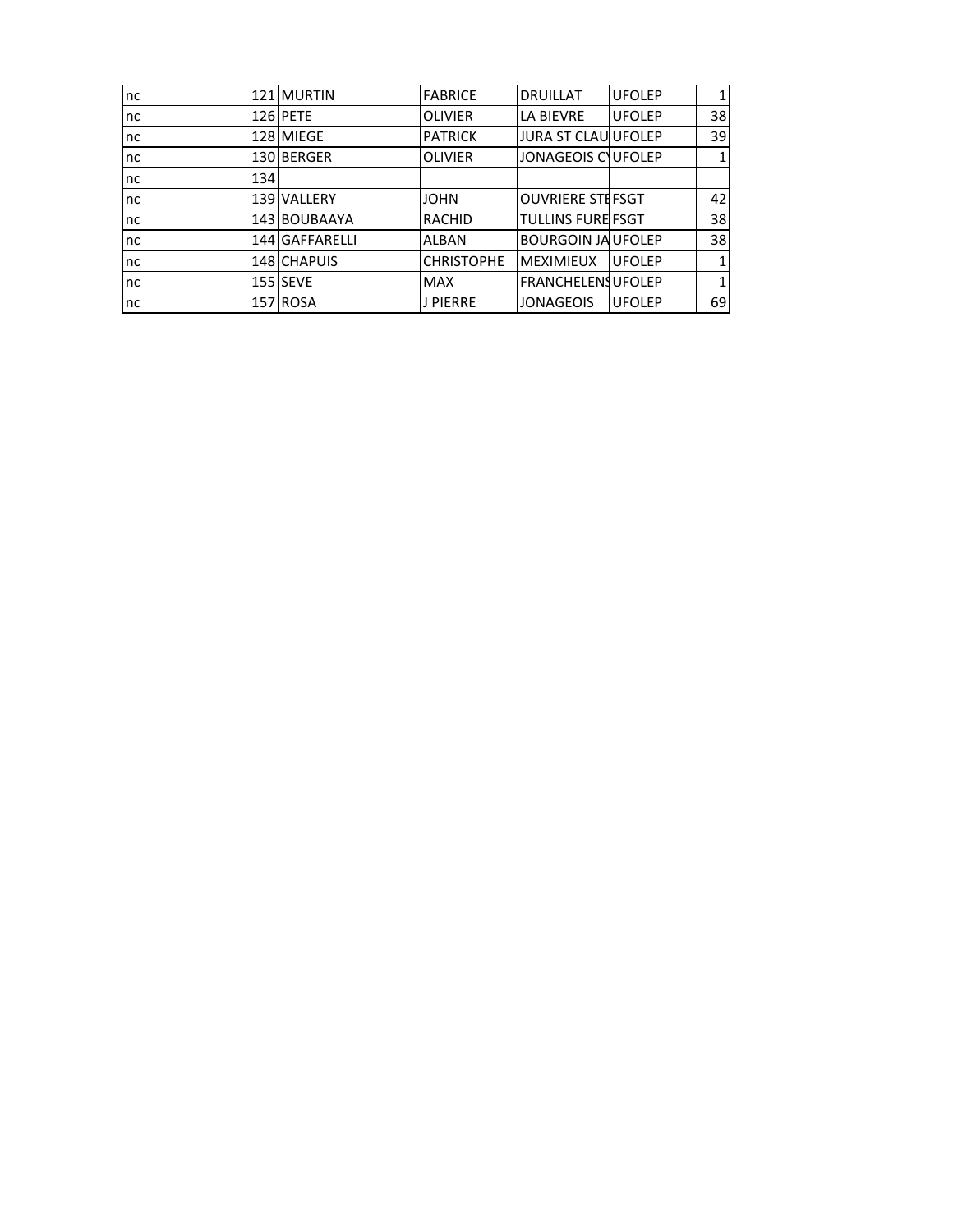# **CATEGORIE 3 FSGT 2 UFOLEP**

| Classement     | <b>DOSSARDS NOM</b> |                 | <b>PRENOM</b>    | <b>CLUB</b>                | Fédération    | <b>Dpt</b>   |
|----------------|---------------------|-----------------|------------------|----------------------------|---------------|--------------|
| 1              |                     | 132 DARGAUD     | <b>WILLY</b>     | RACING TEAM DUFOLEP        |               | 74           |
| $\overline{2}$ |                     | 137 LAUZEILLE   | <b>STEPHANE</b>  | <b>TOUR ATHLETIC FSGT</b>  |               | 69           |
| 3              |                     | 179 DUCHAMP     | <b>NORBERT</b>   | <b>FRANCHEVILE</b>         | <b>FSGT</b>   | 69           |
| 4              |                     | 151 DUFOUR      | <b>ETIENNE</b>   | <b>FRANCHEVILE</b>         | <b>FSGT</b>   | 69           |
| 5              |                     | 128 BLANCHOZ    | J PHILIPPE       | <b>ETOILE MUROIS FSGT</b>  |               | 69           |
| 6              |                     | 109 PAILLISSE   | <b>FRANCK</b>    | <b>BRIGNAIS</b>            | <b>FSGT</b>   | 69           |
| 7              |                     | 164 BARREAU     | <b>STEPHANE</b>  | <b>FRANCHEVILE</b>         | <b>FSGT</b>   | 69           |
| 8              |                     | 113 CHARBONNIER | <b>CHRISTIAN</b> | <b>CORBAS</b>              | <b>FSGT</b>   | 69           |
| 9              |                     | 123 CHATEAUX    | <b>DAVID</b>     | <b>ORTF RHONE CYFSGT</b>   |               | 69           |
| 10             |                     | 107 DUARTE      | <b>PEDRO</b>     | <b>CORBAS</b>              | <b>FSGT</b>   | 69           |
| 11             |                     | 143 BRIESACH    | <b>THIERRY</b>   | CHATONNAY STUFOLEP         |               | 38           |
| 12             |                     | 157 FICHEUX     | <b>JEROME</b>    | <b>CALADOIS</b>            | <b>FSGT</b>   | 69           |
| 13             |                     | 145 TORDI       | <b>MICHEL</b>    | LAGNIEU                    | <b>UFOLEP</b> | $\mathbf{1}$ |
| 14             |                     | 135 DEBORDE     | <b>DAMIEN</b>    | PASS MONTAGNUFOLEP         |               | 69           |
| 15             |                     | 106 ALVAREZ     | <b>ERIC</b>      | <b>TREVOLTIEN</b>          | <b>UFOLEP</b> | $\mathbf{1}$ |
| 16             |                     | 170 FRAGNAUD    | <b>CLEMENT</b>   | <b>CORBAS</b>              | <b>FSGT</b>   | 69           |
| 17             |                     | 161 FARINET     | <b>DIDIER</b>    | AS OUVRIERE STFSGT         |               | 42           |
| 18             |                     | 136 CATTIAUX    | <b>ERIC</b>      | <b>TARARE POPEY   FSGT</b> |               | 42           |
| 19             |                     | 139 ECHARDOUR   | <b>CYRILLE</b>   | PONT DE CHERUFSGT          |               | 69           |
| 20             |                     | 167 CLOZEL      | <b>FREDERIC</b>  | EVEIL JONAGEO UFOLEP       |               | 1            |
| 21             |                     | 154 COSSUTTA    | <b>JACQUES</b>   | <b>FRANCHEVILE</b>         | <b>FSGT</b>   | 69           |
| 22             |                     | 138 SUBTIL      | <b>HERVE</b>     | <b>VIRIAT</b>              | <b>UFOLEP</b> | $\mathbf{1}$ |
| 23             |                     | 114 BOUSSANT    | <b>CHRISTIAN</b> | VAL SAONE CAILUFOLEP       |               | 69           |
| 24             |                     | 120 BARRET      | VINCENT          | PASS MONTAGNUFOLEP         |               | 69           |
| <b>NC</b>      |                     | 101 ROLAND      | <b>THOMAS</b>    | <b>ASBM</b>                | <b>FSGT</b>   | 69           |
| <b>NC</b>      |                     | 102 ROCFORT     | <b>TRISTAN</b>   | <b>ASBM</b>                | <b>FSGT</b>   | 69           |
| <b>NC</b>      |                     | 103 ROCFORT     | <b>VALENTIN</b>  | ASBM                       | <b>FSGT</b>   | 69           |
| NC             |                     | 104 GIRAUD      | <b>WILLIAM</b>   | <b>CORBAS</b>              | <b>FSGT</b>   | 69           |
| <b>NC</b>      |                     | 105 NOLLOT      | <b>MARIEL</b>    | <b>BRIGNAIS</b>            | <b>FSGT</b>   | 69           |
| <b>NC</b>      |                     | 108 BONDETTI    | <b>ALDO</b>      | <b>CORBAS</b>              | <b>FSGT</b>   | 69           |
| <b>NC</b>      |                     | 110 GROSSAT     | <b>FREDERIC</b>  | <b>TREVOLTIEN</b>          | <b>UFOLEP</b> | $\mathbf{1}$ |
| NC             |                     | 111 FORGE       | <b>YANNICK</b>   | <b>TREVOLTIEN</b>          | <b>UFOLEP</b> | 1            |
| NC             |                     | 112 ALLAIN      | J CLAUDE         | <b>CORBAS</b>              | <b>FSGT</b>   | 69           |
| NC             |                     | 115 CHAMERAT    | <b>FREDERIC</b>  | <b>BRIGNAIS</b>            | <b>FSGT</b>   | 69           |
| $NC$           |                     | 116 STOICA      | <b>NICOLAS</b>   | <b>GLEIZE</b>              | <b>UFOLEP</b> | 69           |
| $NC$           |                     | 117 BALLAND     | SEBASTIEN        | <b>OULLINS</b>             | <b>FSGT</b>   | 69           |
| NC             |                     | 118 BAILLY      | <b>DIDIER</b>    | <b>MAX BAREL</b>           | <b>FSGT</b>   | 69           |
| $NC$           |                     | 119 THONNIER    | <b>HERVE</b>     | PASS MONTAGNUFOLEP         |               | 69           |
| $NC$           |                     | 121 THOMAS      | <b>JEROME</b>    | LAGNIEU                    | <b>FSGT</b>   | 1            |
| $NC$           |                     | 122 GOBET       | <b>PHILIPPE</b>  | EVEIL JONAGEO UFOLEP       |               | $\mathbf{1}$ |
| NC             |                     | 124 POULENARD   | <b>HERVE</b>     | <b>TREVOLTIEN</b>          | <b>UFOLEP</b> | $\mathbf{1}$ |
| NC             |                     | 125 VOUILLON    | <b>BERNARD</b>   | <b>TRAMAYON</b>            | <b>FSGT</b>   | 71           |
| <b>NC</b>      |                     | 126 VOUILLON    | <b>DAVID</b>     | <b>OLYMPIC VILLEUFSGT</b>  |               | 69           |
| <b>NC</b>      |                     | 127 BERGERON    | <b>FABRICE</b>   | <b>CORBAS</b>              | <b>FSGT</b>   | 69           |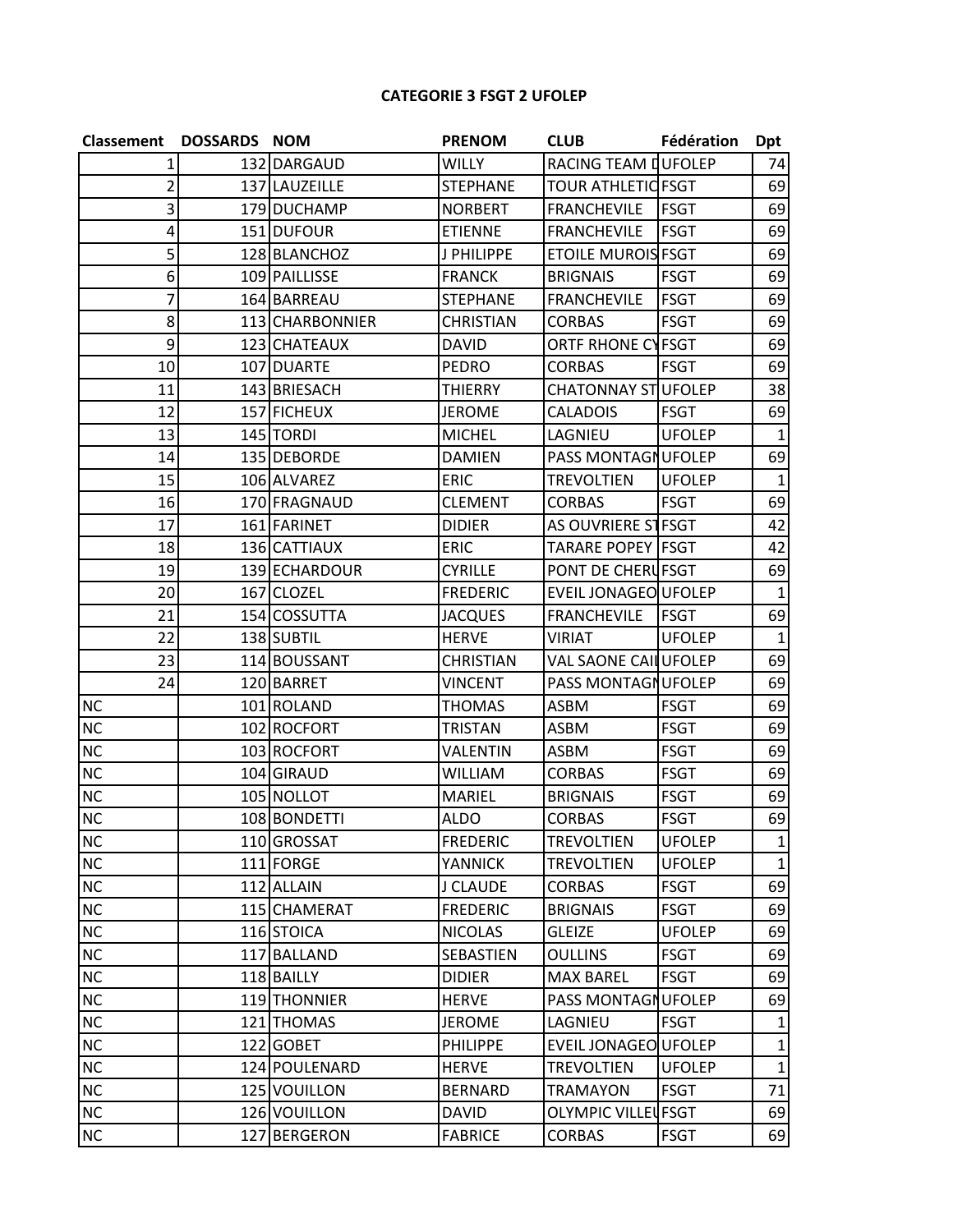| <b>NC</b> | 129 MATRION           | <b>CHRISTOPHE</b> | <b>TREVOLTIEN</b>           | <b>UFOLEP</b> | $\mathbf{1}$ |
|-----------|-----------------------|-------------------|-----------------------------|---------------|--------------|
| <b>NC</b> | 130 PETITJEAN         | <b>PHILIPPE</b>   | <b>LYON VAISE</b>           | <b>FSGT</b>   | 69           |
| <b>NC</b> | 131 ROCHET            | <b>OLIVIER</b>    | <b>DRUILLAT</b>             | <b>UFOLEP</b> | $\mathbf{1}$ |
| <b>NC</b> | 133 SENDRON           | <b>FREDERIC</b>   | <b>BRIGNAIS</b>             | <b>FSGT</b>   | 69           |
| <b>NC</b> | 134 BORRELY           | <b>STEPHANE</b>   | <b>OULLINS</b>              | <b>FSGT</b>   | 69           |
| <b>NC</b> | 140 GIRODON           | <b>THOMAS</b>     | <b>LYON VAISE</b>           | <b>FSGT</b>   | 69           |
| <b>NC</b> | 141 RIVALLAN          | <b>JULIEN</b>     | MOULIN A VENTESGT           |               | 69           |
| <b>NC</b> | 142 POULIN            | <b>LAURENT</b>    | MOULIN A VENTFSGT           |               | 69           |
| <b>NC</b> | 144 IDEBORDE          | <b>FREDERIC</b>   | PASS MONTAGNUFOLEP          |               | 69           |
| <b>NC</b> | 146 BELIN             | <b>J MICHEL</b>   | <b>BRIGNAIS</b>             | <b>FSGT</b>   | 69           |
| NC        | 147 BELIN             | <b>TANGUY</b>     | <b>BRIGNAIS</b>             | <b>FSGT</b>   | 69           |
| <b>NC</b> | 148 CHAZALON CHRISTEL | <b>JEAN</b>       | <b>BOURGOIN</b>             | <b>UFOLEP</b> | 69           |
| <b>NC</b> | 149 MARTINON          | <b>DENIS</b>      | LAGNIEU                     | <b>FSGT</b>   | $\mathbf{1}$ |
| <b>NC</b> | 150 SUBRIN            | <b>YVAN</b>       | <b>FRANCHEVILE</b>          | <b>FSGT</b>   | 69           |
| <b>NC</b> | 152 CARVALHO          | <b>ALEXIS</b>     | <b>MEXIMIEUX</b>            | <b>UFOLEP</b> | 1            |
| NC        | 153 LECONTE           | SEBASTIEN         | <b>TEAM DES DOM UFOLEP</b>  |               | 69           |
| <b>NC</b> | 155 TORRES            | <b>GREGORY</b>    | <b>FRANCHEVILE</b>          | <b>FSGT</b>   | 69           |
| NC        | 156 BARRALLON         | <b>FLORIEN</b>    | <b>FRAISSES</b>             | <b>FSGT</b>   | 42           |
| <b>NC</b> | 158 VINCENDON         | <b>LOUIS</b>      | CHATONNAY STUFOLEP          |               | 38           |
| <b>NC</b> | 159 MESSNER           | <b>PATRICK</b>    | AS OUVRIERE ST FSGT         |               | 42           |
| NC        | 160 GENTET            | <b>PASCAL</b>     | <b>BOURG EN BRESUFOLEP</b>  |               | $\mathbf{1}$ |
| <b>NC</b> | 162 BEAUCOUP          | PHILIPPE          | AS OUVRIERE STFSGT          |               | 42           |
| <b>NC</b> | 163 BALMON            | <b>CHRISTIAN</b>  | <b>FRANCHEVILE</b>          | <b>FSGT</b>   | 69           |
| <b>NC</b> | 165 CLEMARON          | <b>YVAN</b>       | <b>MAX BAREL</b>            | <b>FSGT</b>   | 69           |
| NC        | 166 BRUN              | <b>MARC</b>       | <b>FRANCHEVILE</b>          | <b>FSGT</b>   | 69           |
| NC        | 168 MARTEL            | <b>JEREMIE</b>    | <b>CORBAS</b>               | <b>FSGT</b>   | 69           |
| <b>NC</b> | 169 RAMON             | <b>DAVID</b>      | <b>MEXIMIEUX</b>            | <b>UFOLEP</b> | 1            |
| <b>NC</b> | 171 FRAGNAUD          | <b>HENRI</b>      | <b>CORBAS</b>               | <b>FSGT</b>   | 69           |
| <b>NC</b> | 172 DELORME           | <b>CYRILLE</b>    | GRIFFON MEYZIFSGT           |               | 69           |
| <b>NC</b> | 173 GAGNOUX           | <b>EMMANUEL</b>   | <b>VIRIAT</b>               | <b>UFOLEP</b> | 1            |
| <b>NC</b> | 174 GRENIER           | <b>ROMAIN</b>     | <b>BOURG EN BRESUFOLEP</b>  |               | $\mathbf{1}$ |
| <b>NC</b> | 175 VIANA             | <b>DANIEL</b>     | <b>VAL SAONE CAILUFOLEP</b> |               | 69           |
| <b>NC</b> | 176 MOULIN            | <b>DIDIER</b>     | <b>ESPOIR CYCL PA FSGT</b>  |               | 42           |
| <b>NC</b> | 177 PELKA             | <b>OLIVIER</b>    | <b>CORBAS</b>               | <b>FSGT</b>   | 69           |
| <b>NC</b> | 178 JENNINGS          | <b>IAN</b>        | <b>TEAM DES DOM UFOLEP</b>  |               | $\mathbf{1}$ |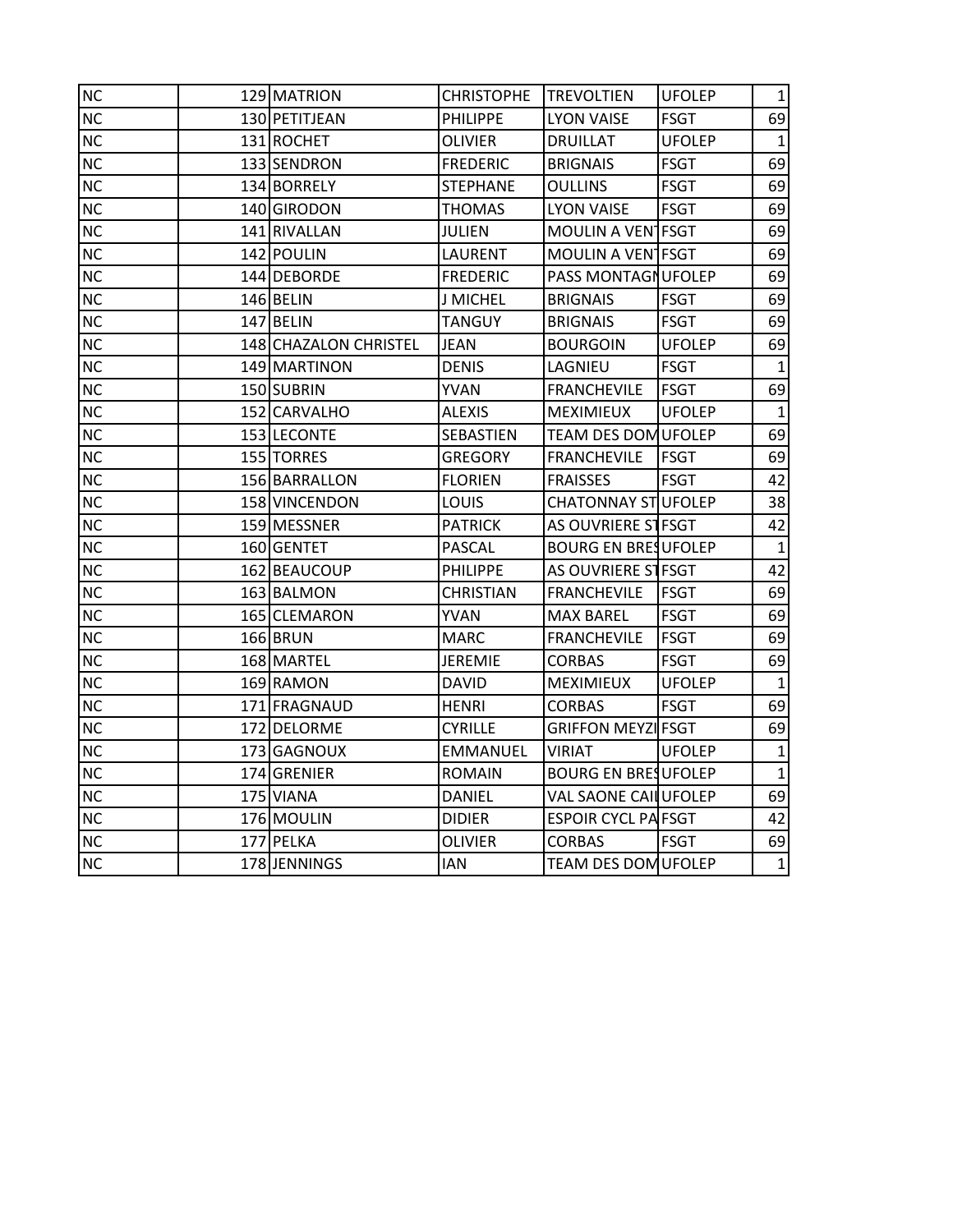# **CATEGORIE 2/1 FSGT 1 UFOLEP FFC PASS**

| Classement | <b>DOSSARD NOM</b> |                 | PRENOM          | <b>CLUB</b>                     | Fédération    | Dpt          |
|------------|--------------------|-----------------|-----------------|---------------------------------|---------------|--------------|
| 1          |                    | 40 LIBERTO      | THOMAS          | <b>DECINES</b>                  | <b>UFOLEP</b> | 69           |
| 2          |                    | 70 GAUTHIER     | SEBASTIEN       | LAGNIEUX                        | <b>FSGT</b>   | 69           |
| 3          |                    | 53 CARETTE      | <b>LOICK</b>    | <b>CC CHATILLONAIS</b>          | <b>UFOLEP</b> | 1            |
| 4          |                    | 29 CUNHA        | PAUL            | <b>DECINES</b>                  | <b>UFOLEP</b> | 69           |
| 5          |                    | 72 GLEIZAN      | <b>FLORENT</b>  | AMICAL SYCL MOUL FSGT           |               | 69           |
| 6          |                    | 55 NAVARRO      | JOEL            | <b>DECINES</b>                  | <b>FFC</b>    | 69           |
| 7          |                    | 13 DELEESNYDER  | ARNAUD          | <b>ST DENIS</b>                 | <b>UFOLEP</b> | 1            |
| 8          |                    | 11 LAMBERTI     | <b>DENIS</b>    | <b>DECINES</b>                  | <b>UFOLEP</b> | 69           |
| 9          |                    | 50 CALDASVIEIRA | <b>LIONEL</b>   | <b>ES JONAGEOIS</b>             | <b>UFOLEP</b> | 69           |
| 10         |                    | 25 CHEVALIER    | <b>JEREMY</b>   | <b>ALLIANCE CCYCL TAIFSGT</b>   |               | 42           |
| 11         |                    | 62 BARRALLON    | ANDRE           | <b>VS DE FRAISSE</b>            | <b>FSGT</b>   | 42           |
| 12         |                    | 4 DIVAY         | JOEL            | <b>UC CORBAS</b>                | <b>FSGT</b>   | 69           |
| 13         |                    | 51 LEGENDRE     | JULIEN          | CALADOIS UC                     | <b>FFC</b>    | 69           |
| 14         |                    | 56 PREZIOSI     | <b>DIMITRI</b>  | <b>CC TRAMAYON</b>              | <b>FSGT</b>   | 71           |
| 15         |                    | 32 KILLMAN      | <b>ALAIN</b>    | <b>TREVOUX</b>                  | <b>UFOLEP</b> | 1            |
| 16         |                    | 69 CHARLEVOIX   | <b>BAPTISTE</b> | LAGNIEUX                        | <b>FSGT</b>   | 69           |
| 17         |                    | 46 RANDU        | EDOUARD         | AC LYON VAISE                   | <b>FSGT</b>   | 69           |
| 18         |                    | 58 DUSSABLY     | <b>ANTOINE</b>  | <b>VC CHAROLAIS</b>             | <b>FSGT</b>   | 71           |
| 19         |                    | 39 VIANA        | STEPHANE        | VC LIMAS                        | <b>UFOLEP</b> | 69           |
| 20         |                    | 1 BORDIEC       | <b>LIONEL</b>   | ASBM                            | <b>FSGT</b>   | 69           |
| 21         |                    | 43 DEREUX       | <b>DAVID</b>    | <b>VC TREVOLTIEN</b>            | <b>UFOLEP</b> | $\mathbf{1}$ |
| 22         |                    | 71 PIEVE        | WALTER          | <b>MAX BAREL</b>                | <b>FSGT</b>   | 69           |
| 23         |                    | 12 THIMON       | GILBERT         | <b>TRAMAYON</b>                 | <b>FSGT</b>   | 71           |
| 24         |                    | 14 BURCICKI     | PASCAL          | CHARVIEU                        | <b>FFC</b>    | 1            |
| 25         |                    | 52 FOUCAUT      | GUILLAUME       | VC LIMAS                        | <b>UFOLEP</b> | 69           |
| 26         |                    | 54 MARTIN       | <b>KEVIN</b>    | PASS MONTAGNES                  | <b>FFC</b>    | 69           |
| 27         |                    | 48 COLANTONIO   | DANIEL          | <b>OULLINS</b>                  | <b>FSGT</b>   | 69           |
| 28         |                    | 38 TRUYE        | <b>PATRICK</b>  | <b>ETOILE CYCL MUROIFSGT</b>    |               | 69           |
| 29         |                    | 41 BEGON        | TONY            | <b>TEAM DOMBES</b>              | <b>UFOLEP</b> | 1            |
| 30         |                    | 34 BUDIN        | SEBASTIEN       | <b>CORBAS</b>                   | <b>FSGT</b>   | 69           |
| 31         |                    | 37 COPETTI      | <b>FABRICE</b>  | <b>CORBAS</b>                   | <b>FSGT</b>   | 69           |
| 32         |                    | 24 GIRAUDON     | <b>ROMAIN</b>   | <b>ALLIANCE CCYCL TAIFSGT</b>   |               | 42           |
| 33         |                    | 44 DEMKO        | ERWIN           | <b>VC AMBERIEU</b>              | <b>FFC</b>    | $\mathbf{1}$ |
| 34         |                    | 30 GUILLAT      | PIERRE          | VIRIAT                          | <b>UFOLEP</b> | $\mathbf{1}$ |
| 35         |                    | 60 DULONG       | <b>ERIC</b>     | <b>BOURG EN BRESSE</b>          | <b>UFOLEP</b> | $\mathbf{1}$ |
| 36         |                    | 8 CHATELAIS     | <b>GEORGES</b>  | <b>ABRETS SECTION CY UFOLEP</b> |               | 38           |
| 37         |                    | 18 VERNIE       | PIERRE          | <b>FRANCHEVILLE UC</b>          | FSGT          | 69           |
| 38         |                    | 64 SEVE         | julien          | <b>TEAM DOMBES</b>              | <b>UFOLEP</b> | $\mathbf{1}$ |
| 39         |                    | 68 CHANEL       | <b>GILLES</b>   | <b>TEAM DOMBES</b>              | <b>UFOLEP</b> | $\mathbf{1}$ |
| 40         |                    | 57 CARVALHO     | AUGUSTE         | <b>MEXIMIEUX</b>                | <b>UFOLEP</b> | $\mathbf 1$  |
| 41         |                    | 61 PETITJEAN    | PHILIPPE        | <b>FRANCHEVILLE UC</b>          | <b>FSGT</b>   | 69           |
| 42         |                    | 73 ROGNARD      | MICHAEL         | <b>VC TREVOLTIEN</b>            | <b>UFOLEP</b> | 1            |
| 43         |                    | 33 BAILLY       | <b>CEDRIC</b>   | <b>CORBAS</b>                   | <b>FSGT</b>   | 69           |
| 44         |                    | 35 BONNEFOIS    | REMY            | <b>CORBAS</b>                   | <b>FSGT</b>   | 69           |
| 45         |                    | 66 PERRAUD      | CYRIL           | <b>VC CORBAS</b>                | <b>FFC</b>    | 69           |
| 46         |                    | 5 SERTHELON     | DAMIEN          | CALADOIS UC                     | FSGT          | 69           |
| 47         |                    | 19 TORGUE       | JORDAN          | <b>ETOILE CYCL MUROIFSGT</b>    |               | 69           |